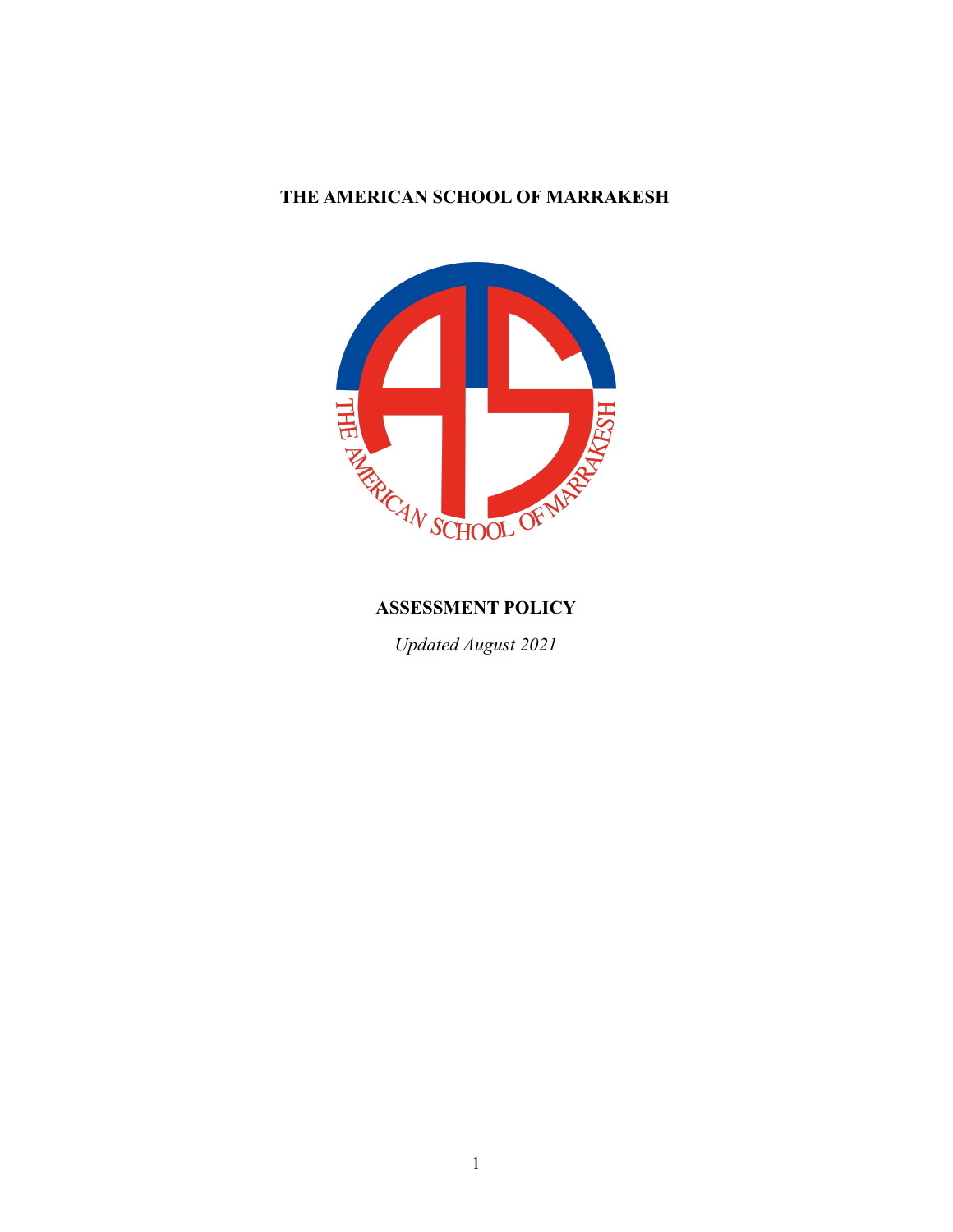## **ASM MISSION**

The American School of Marrakech is a multicultural community of learners.

We offer an American-style education with a thorough grounding in the Liberal Arts, Sciences and Technology, and a highly competitive preparation for university acceptance around the world, especially American universities. Our students strive for mastery of English and fluency in Arabic and French.

Our mission is to foster excellence through critical thinking and creativity; build resilience and character; promote responsible, global citizenship; and encourage lifelong learning.

#### **IB MISSION**

The International Baccalaureate aims to develop inquiring, knowledgeable and caring young people who help to create a better and more peaceful world through intercultural understanding and respect.

To this end the organization works with schools, governments and international organizations to develop challenging programmes of international education and rigorous assessment.

These programmes encourage students across the world to become active, compassionate and lifelong learners who understand that other people, with their differences, can also be right.

#### **IB LEARNER PROFILE**

The aim of all IB programmes is to develop internationally minded people who, recognizing their common humanity and shared guardianship of the planet, help to create a better and more peaceful world.

## **INQUIRERS**

We nurture our curiosity, developing skills for inquiry and research. We know how to learn independently and with others. We learn with enthusiasm and sustain our love of learning throughout life.

#### **KNOWLEDGEABLE**

We develop and use conceptual understanding, exploring knowledge across a range of disciplines. We engage with issues and ideas that have local and global significance.

#### **THINKERS**

We use critical and creative thinking skills to analyse and take responsible action on complex problems. We exercise initiative in making reasoned, ethical decisions.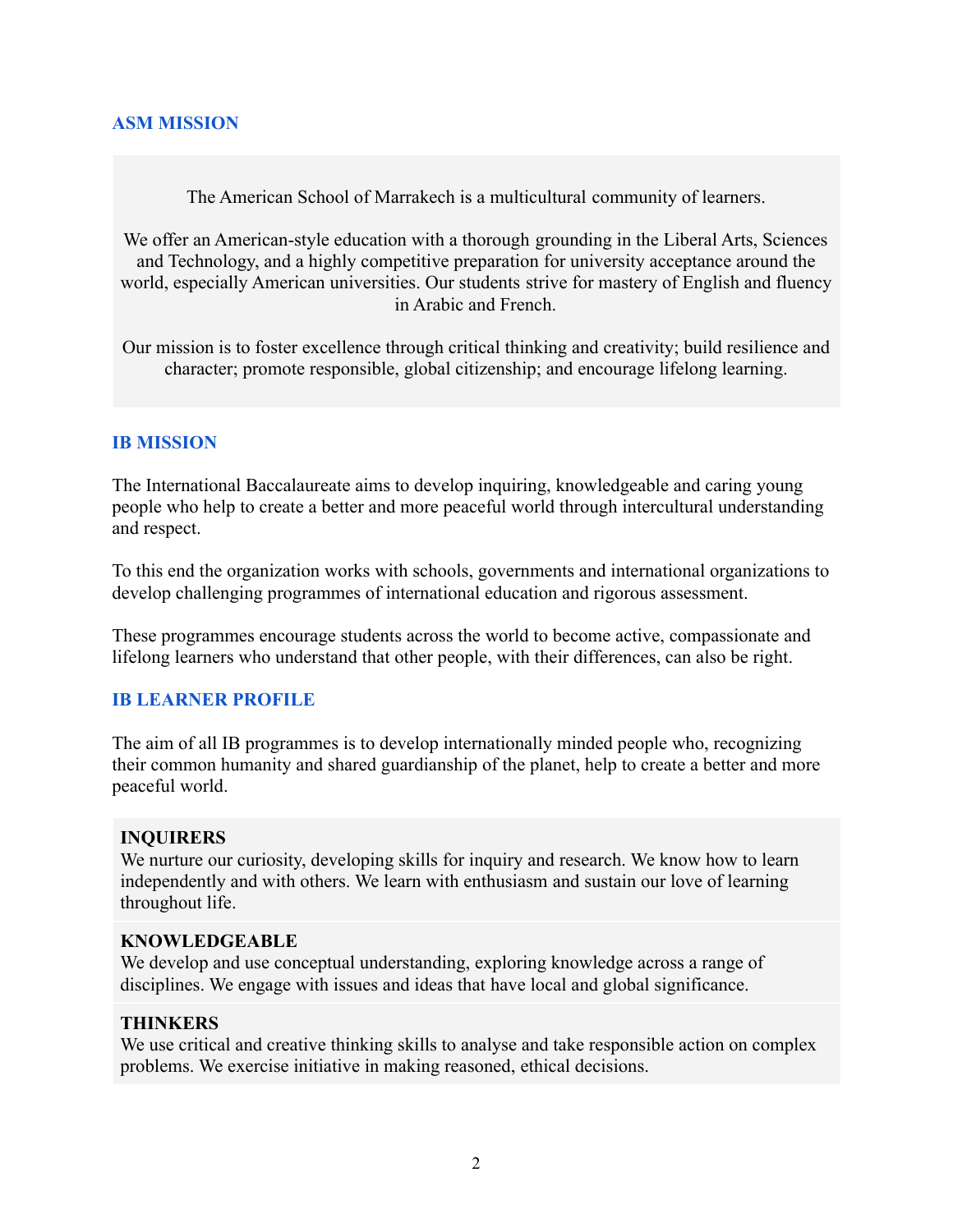## **COMMUNICATORS**

We express ourselves condently and creatively in more than one language and in many ways. We collaborate effectively, listening carefully to the perspectives of other individuals and Groups.

#### **PRINCIPLED**

We act with integrity and honesty, with a strong sense of fairness and justice, and with respect for the dignity and rights of people everywhere. We take responsibility for our actions and their Consequences.

#### **OPEN-MINDED**

We critically appreciate our own cultures and personal histories, as well as the values and traditions of others. We seek and evaluate a range of points of view, and we are willing to grow from the Experience.

#### **CARING**

We show empathy, compassion and respect. We have a commitment to service, and we act to make a positive difference in the lives of others and in the world around us.

#### **RISK-TAKERS**

We approach uncertainty with forethought and determination; we work independently and cooperatively to explore new ideas and innovative strategies. We are resourceful and resilient in the face of challenges and change.

## **BALANCED**

We understand the importance of balancing different aspects of our lives—intellectual, physical, and emotional—to achieve well-being for ourselves and others. We recognize our interdependence with other people and with the world in which we live.

## **REFLECTIVE**

We thoughtfully consider the world and our own ideas and experience. We work to understand our strengths and weaknesses in order to support our learning and personal development.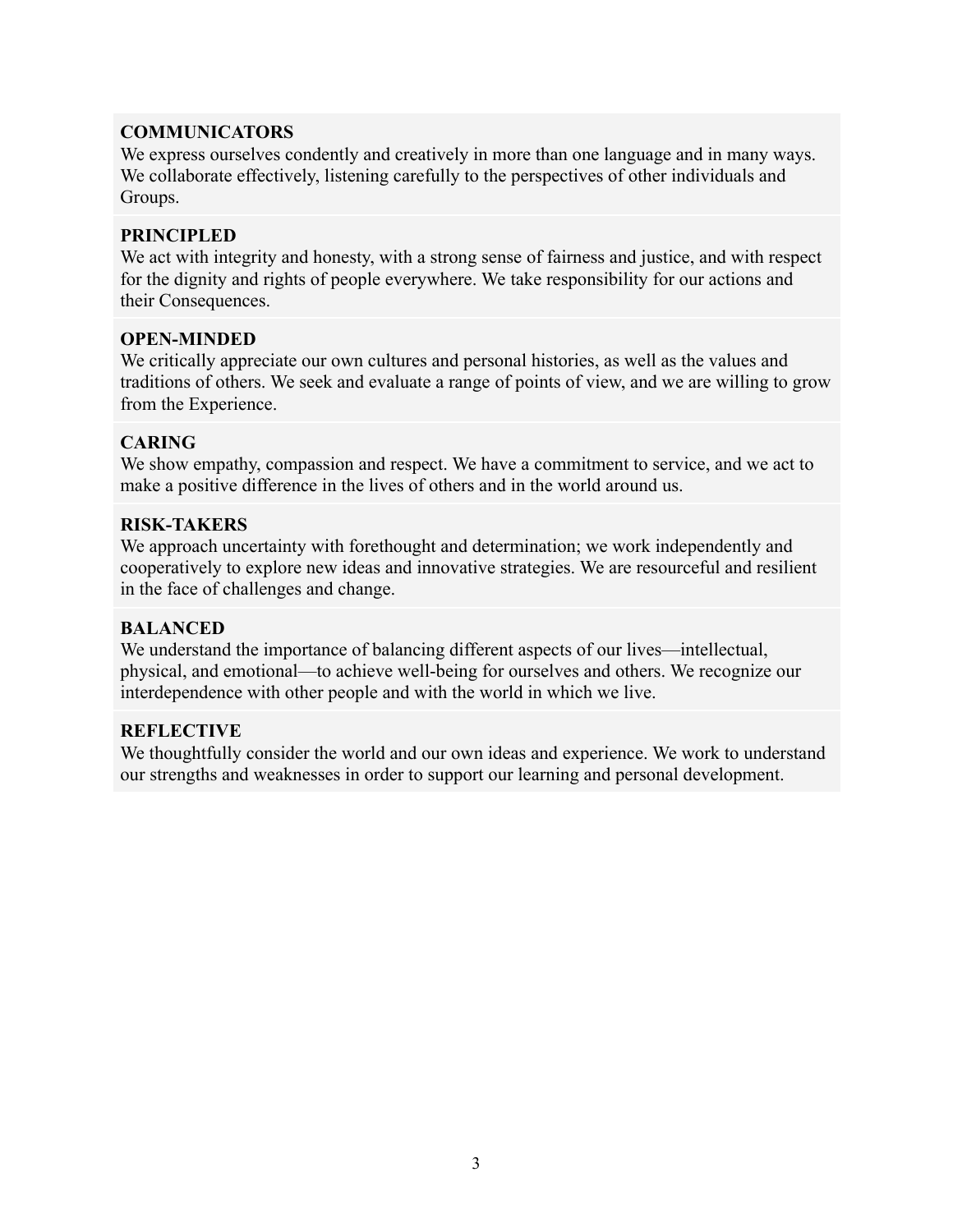## **INTRODUCTION**

The following assessment policy serves as a guide for staff and faculty in conducting and implementing assessments at the American School of Marrakesh. The policy is based on best practice in assessment and builds on the institution's years of experience and organizational capacity to offer a solid implementation framework as well as guidance and support to all concerned stakeholders: students, parents and staff. The procedures and practices listed herein will guide our assessment practices at the American School of Marrakesh.

*"Assessment can mean any of the different ways in which student achievement can be gathered and evaluated. Common types of assessments include tests, examinations, extended practical work, projects, portfolios and oral work."*

*Assessment principles and practices—Quality assessments in a digital age. IBO, 2019.*

## **PRINCIPLES OF ASSESSMENT**

We, at the American School of Marrakesh, understand that effective assessments:

- improve and encourage student learning by providing effective feedback on the learning process and outcomes;
- inform planning and teaching:
- assess student understanding, knowledge and skills;
- are a continuous, ongoing process;
- are directly related to learning outcomes/curriculum standards;
- are criterion based;
- use a wide range of multiple strategies and tools;
- have clear criteria that are known and understood in advance;
- involve frequent opportunities for students to be assessed in authentic contexts; and
- engage the learner in the reflection of their learning.

## **We also believe that assessment should be:**

- honest, accurate, fair and reliable;
- modified or accommodated to suit different learning needs and styles;
- user-friendly for both teachers and students;
- cumulative, consistent and valid:
- clear, concise and as culturally neutral as possible;
- significant, engaging, relevant and challenging;
- positive and encourage growth;
- able to cover a broad spectrum of understanding, knowledge and skills;
- authentic to the task undertaken;
- regularly and accurately reported to students and parents.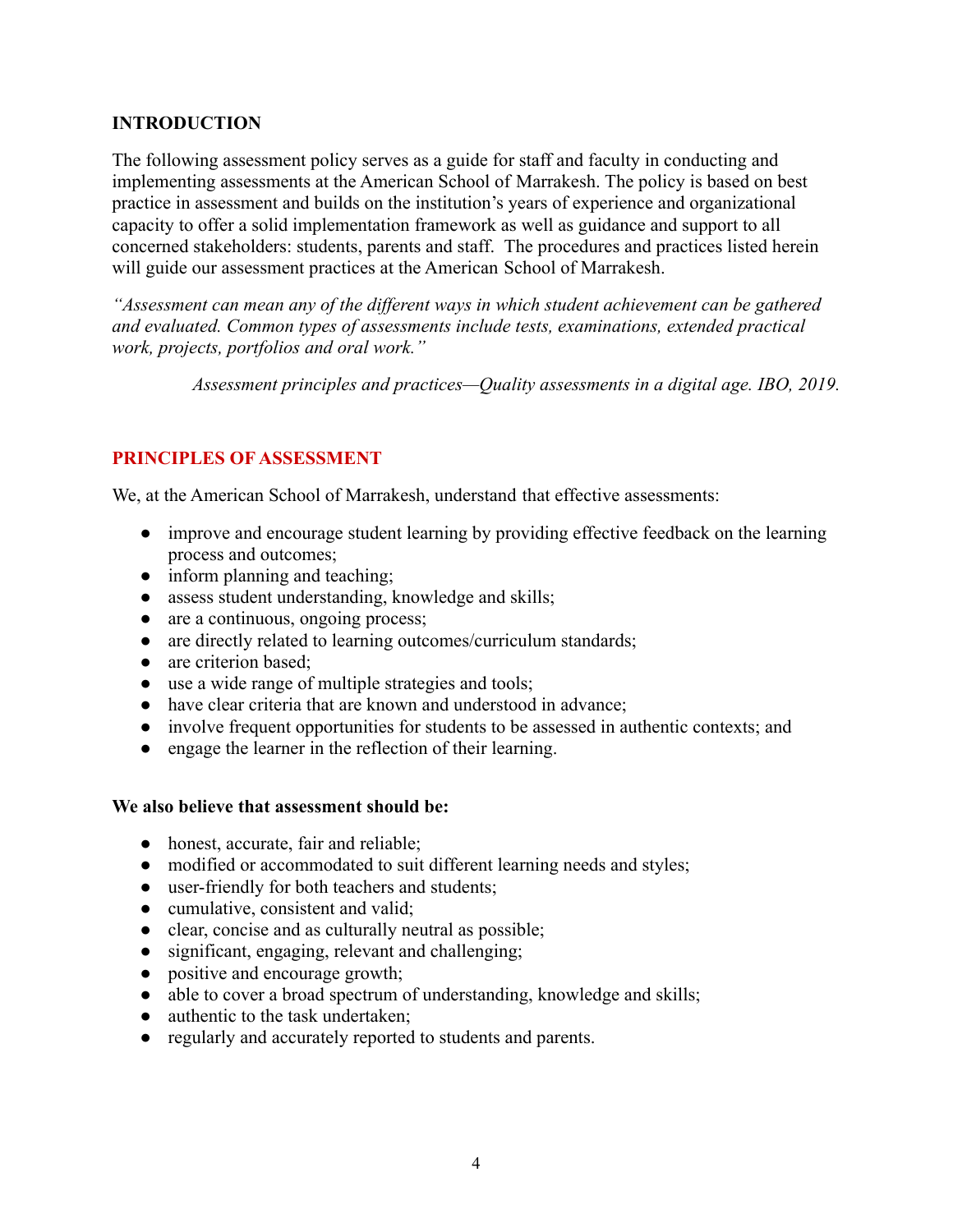## **ASSESSMENT PRACTICES AT ASM**

# **GRADING/MARKING**

To facilitate transparency in grading, teachers should record a minimum of two assessments of any type (homework, classwork, projects, quizzes, participation, tests, etc.) for every seven-day cycle of four or more classes. Classes meeting less frequently should follow the same ratio of assignments to class meetings.

Mid-Term and Final Exam make-ups will only be permitted in cases where 1) a student presents a verified medical certificate and a parent note or 2) in cases of extenuating personal or family circumstances, requiring a parent note which must meet the satisfaction of administration, preferably with advance notice. Early departure for holiday travel is not justified. Students with justified absences on exam days must schedule makeups on the pre-identified exam make-up days if possible. Students missing exams without justification will lose the opportunity to take the exam and receive a score of 0.

#### **GRADE RECORDING**

Starting in first grade, grades are recorded in the School's Student Information System Software. Teachers are encouraged to enter grades promptly into their respective gradebooks so that students and families are able to access these promptly. The academic year is divided into four quarters that make up the students final grade.

It is important that teachers update their gradebook account on a regular basis. Grades should be entered promptly after corrections so that these are accessible to parents and students in a timely manner. Teachers using gradebook must keep a hard copy of all their grades for the classes they teach. Special precautions must be taken when entering grades from school:

- Teachers should not log-in to their gradebook account in front of students and may not use a student's device to do so.
- Teachers must log-out from their gradebook account when done entering grades
- Classroom desktops must be logged out when not being used
- Teachers should change their password every 30 days and should use complex combinations that cannot be easily figured out (See section on Password Tips)

In general, teachers should be very careful with grades and test materials and may not leave these accessible to students. Please refer to the school's assessment policy in the Subject-specific Curriculum Manual.

## **GRADE REPORTING**

ASM follows a semester system. Student progress and performance is communicated in a variety of ways. Our reporting process includes the following:

## **PreK - 12 Reporting Scheme**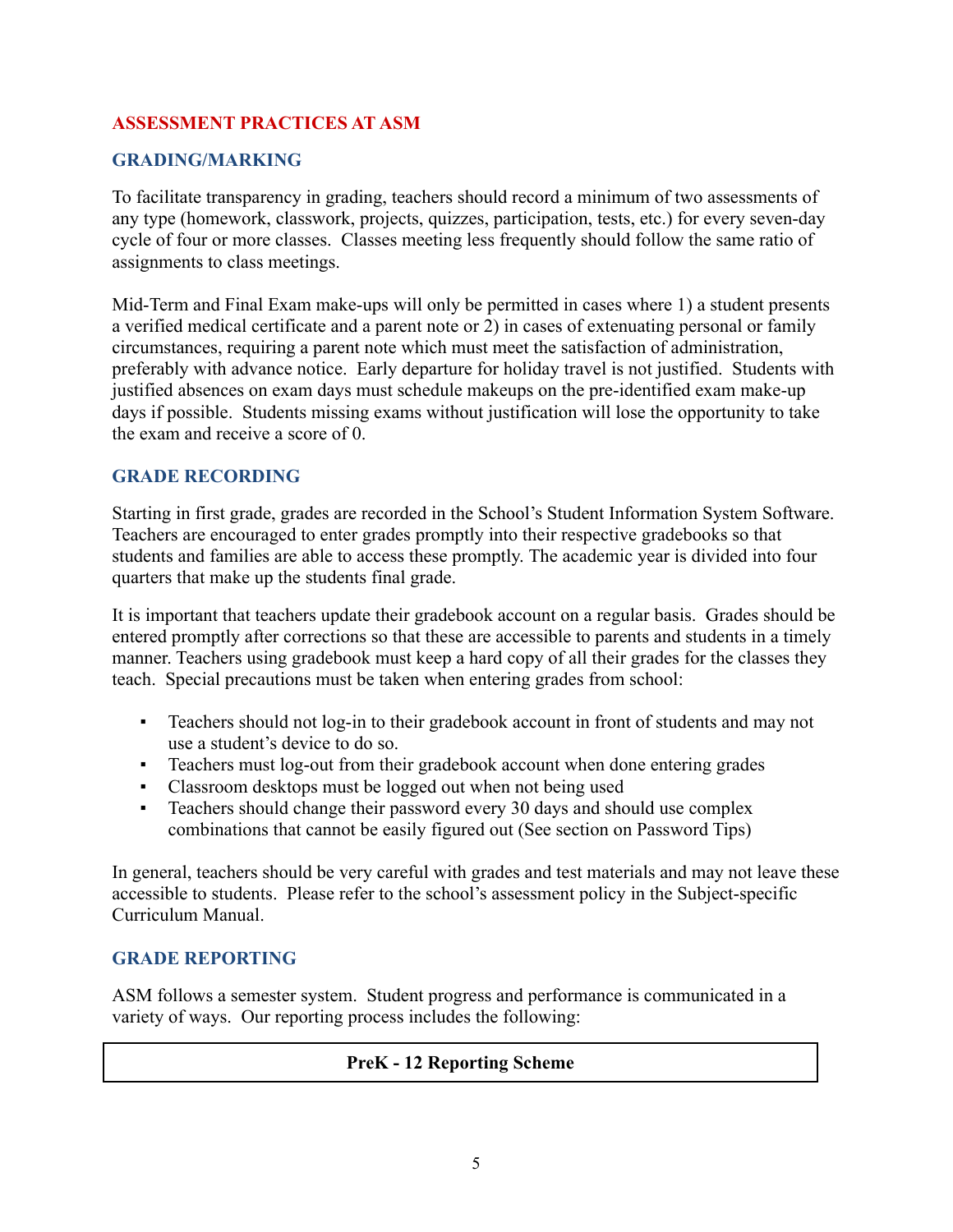| <b>Semester</b>    | <b>Reporting Tool</b>                 | <b>Date Completed</b> |
|--------------------|---------------------------------------|-----------------------|
| <b>Semester I</b>  | November<br>Mid-Term Progress Reports |                       |
|                    | <b>Fall Parent-Teacher Conference</b> | November              |
|                    | Semester I Reports                    | January               |
| <b>Semester II</b> | Mid-Term Progress Reports             | March                 |
|                    | <b>Fall Parent-Teacher Conference</b> | March                 |
|                    | Semester I Reports                    | June                  |

In addition to the student progress reports and semester reports, students also receive a character education report at the end of each semester providing feedback on the extent to which our students demonstrate our values.

Report cards are given out at the end of each semester. Mid-term Progress Reports are also issued half-way through each semester.

Teachers should keep their respective Division Head and the Head of School apprised, throughout the year, of students who experience learning difficulties. *Discussions between parents, teachers and administrators regarding learning difficulties must occur as early as possible (during the first half of the school year) and be thoroughly documented.* It is the responsibility of Division Heads to initiate these discussions as early as possible, involving the appropriate student services available on campus.

Parents and administrators should be notified immediately if a student's average falls one letter grade or below C-. Please remember that when it comes to grades, *no surprise is a good surprise.* Teachers need to keep their grade books up to date and communicate regularly with parents and administrators. We recommend that teachers contact parents via email and phone to keep them posted about their child's progress.

|                         | <b>Corresponding Weights</b> |            |            |
|-------------------------|------------------------------|------------|------------|
| <b>Components</b>       | <b>PK-5</b>                  | Grades 6-8 | Grade 9-12 |
| <b>Semester I</b>       | 50%                          | 40%        | 35%        |
| <b>Semester I Exams</b> | <b>NA</b>                    | <b>NA</b>  | 10%        |
| <b>Semester II</b>      | 50%                          | 40%        | 35%        |
| *Final Exams            | <b>NA</b>                    | 20%        | 20%        |

## **GRADE COMPOSITION**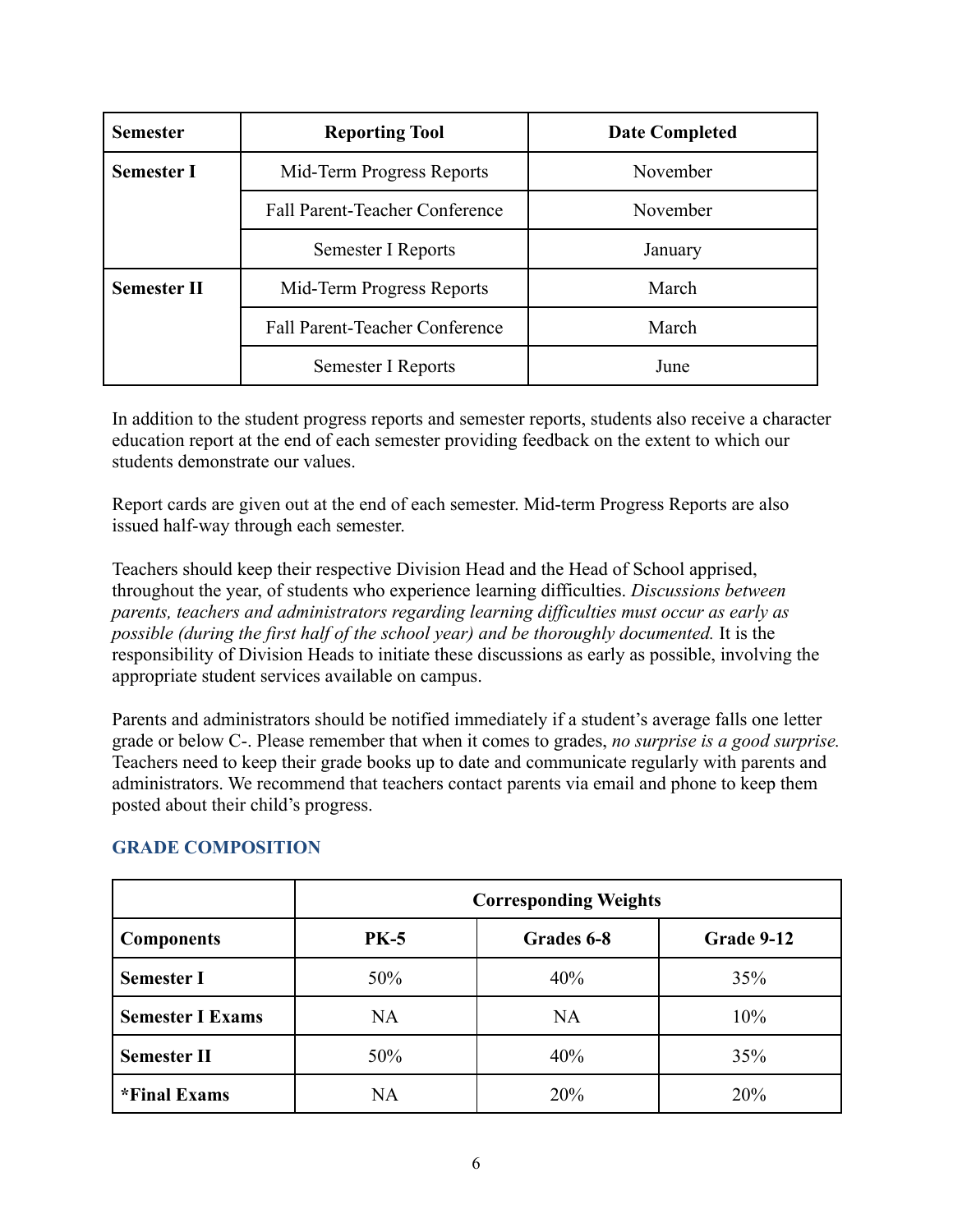*\*High school students (9-12) may opt out of the final exam in no more than one subject area if they have a standing grade of 94% or greater by the end of the school year.*

## **GRADING SCALE**

| <b>Levels of Performance</b>       |                                              |                                                                                                                                               |
|------------------------------------|----------------------------------------------|-----------------------------------------------------------------------------------------------------------------------------------------------|
| $\mathbf{A}$<br><b>Excellent</b>   | $A+ (97-100)$<br>$A(94-96)$<br>$A - (90-93)$ | The student has demonstrated the required knowledge<br>and skills with a high degree of effectiveness.<br>Achievement surpasses expectations. |
| B<br><b>Very Good</b>              | $B+ (87-89)$<br>$B(84-86)$<br>$B - (80-83)$  | The student has demonstrated the required knowledge<br>and skills with considerable effectiveness. Achievement<br>meets expectations.         |
| $\mathbf C$<br><b>Satisfactory</b> | $C+ (77-79)$<br>$C(74-76)$<br>$C - (70-73)$  | The student has demonstrated the required knowledge<br>and skills with some effectiveness. Achievement<br>approaches expectations.            |
| D<br><b>Passing</b>                | $D+$ (67-69)<br>$D(64-66)$<br>$D - (60-63)$  | The student has demonstrated the required knowledge<br>and skills with limited effectiveness. Achievement falls<br>below expectations.        |
|                                    | F<br>Insufficient                            | The student has not demonstrated the required<br>knowledge and skills.                                                                        |
|                                    | P                                            | Pass                                                                                                                                          |
|                                    |                                              | Incomplete                                                                                                                                    |

**Grade Point Average (GPA)** is reported at the end of each academic year. It is determined by averaging all earned grades over that period and is cumulative over the four years of high school. Please refer to the chart below:

| $A+$         | 4.3        | $C+$         | 2.3  |
|--------------|------------|--------------|------|
| $\mathbf{A}$ | 4.0        | $\mathbf C$  | 2.0  |
| $A-$         | 3.7        | $C-$         | 1.7  |
| $B+$         | 3.3        | D            | 1.3  |
| B            | 3.0        | $\mathbf F$  | 0.0  |
| $B-$         | 2.7        | $\mathbf{P}$ | Pass |
| I            | Incomplete |              |      |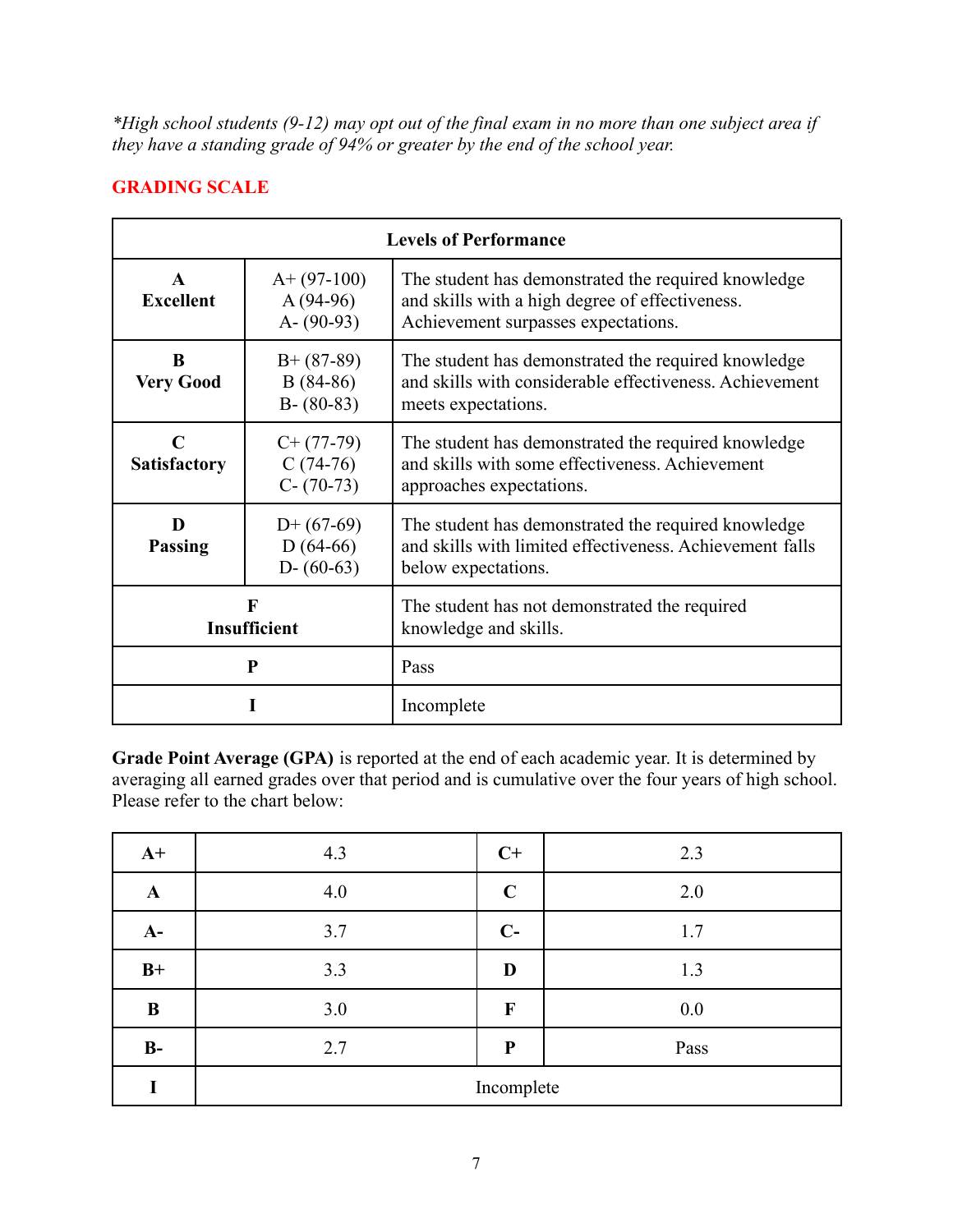**GPA Boost:** for some classes, students are able to earn additional credit for attempting higher level classes and/or attempting IB course certificates:

| COURE/LEVEL                                    | <b>GPA BOOST</b> |
|------------------------------------------------|------------------|
| Honors and IB HL                               | $+0.5$           |
| <b>IB Course Certificate (HL) / AP Course*</b> | $+1.0$           |
| <b>IB Course Certificate (SL)*</b>             | $+0.5$           |

\*to qualify, you must take the exam (IB or AP)

## **IB INTERNAL & EXTERNALASSESSMENTS**

IB courses include a range of internal and external assessments. The internal assessments (IAs) are graded by ASM teachers and moderated by the IB while external assessments (EAs) are graded externally by the IB.

- *Internal Assessments* include investigations, fieldwork, oral responses, lab assignments, essays, etc.
- *External Assessments* include essays, data-response questions, text prompts, etc.

A detailed calendar of assessments will be posted for DP1 and DP1. It is important to meet the deadlines for submission of assignments as stated in the calendar of assessments (IAs and EAs)..

IB grading system is based on a 1-7 scale. Please see *grade descriptors* for an accurate description of each performance level. IB grades will be converted to the ASM grading system described above according to our internal grade conversion system set on ManageBac.

# **IB ASSESSMENT INCLUSION POLICY**

Assessments at ASM are differentiated according to the Student Assistance Team recommendations, requirements of the outside testing agency (in the case of MAP, SAT, and AP testing), and the ASM Handbook. All ASM teachers are expected to ensure they provide all students with differentiated assessment through utilizing the Universal Design for Learning (UDL) instructional planning approach as well as completed ongoing assessment. This is via benchmarking, pre-assessment, and formative assessments in order to better understand how they can provide the opportunity for all of their students to demonstrate their learning on summative assessments.

To qualify for testing accommodations through the Learning Support Program, a completed evaluation from a licensed outside provider, not older than 2 years, must be provided to the school. ELL students are accommodated per the Northwest Evaluation Association (NWEA) guidelines for MAP testing and granted additional time on classroom based tests in collaboration with teachers.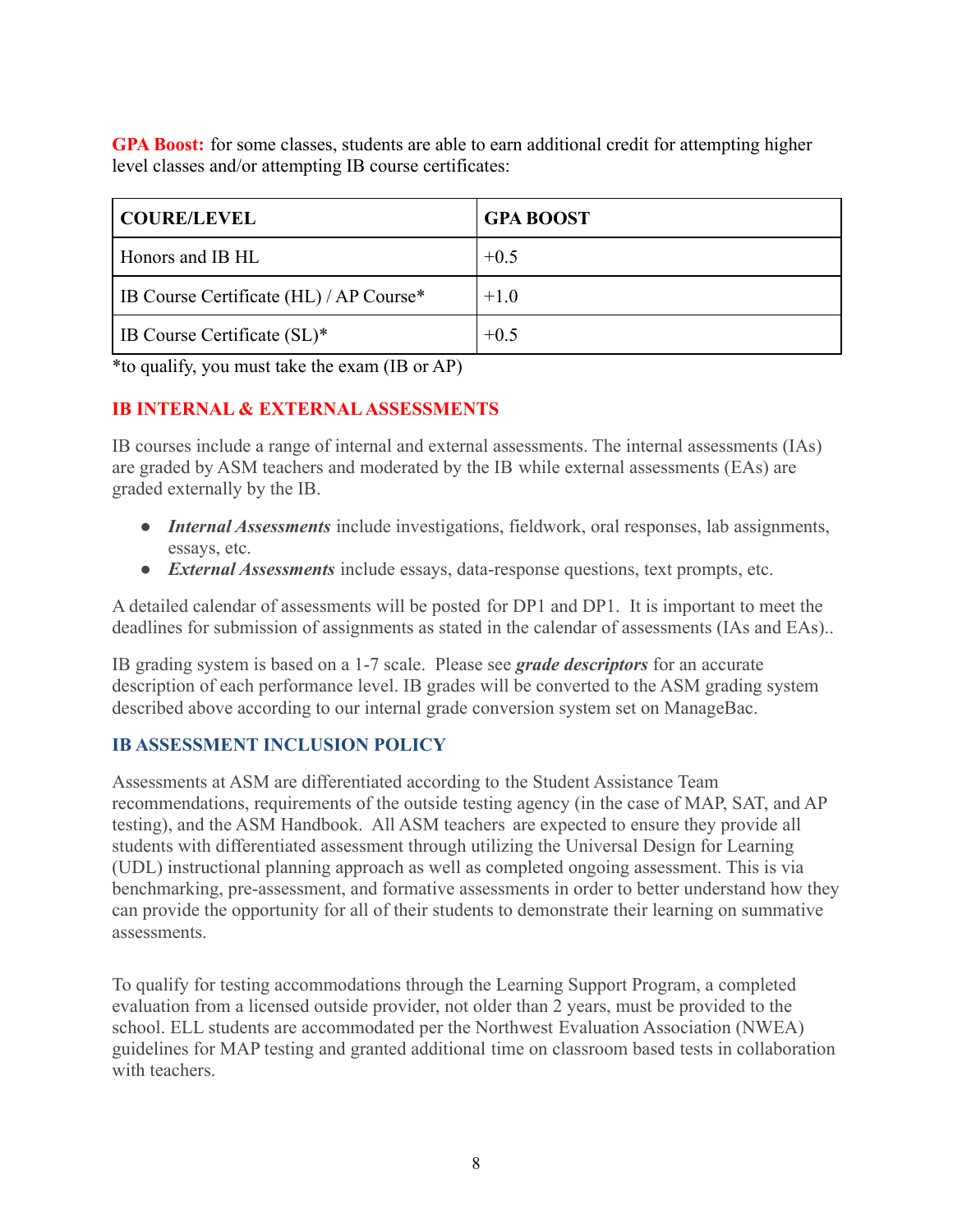Diploma Program (DP) students at ASM will be granted inclusive assessment arrangements in accordance with the current IB policies and guidelines. No special arrangement will be done without the required documents and only the IB is authorized to allow "assessment access" requirements". All requests made by ASM for inclusive assessment arrangements will be submitted to the IB six months prior to an examination session.

Assessment accommodations for classroom based and outside assessments typically include:

- Modification to exams in length or presentation
- Extension to classwork deadlines
- Clarification of test and classwork directions
- Additional time/frequent breaks
- Small group testing in a separate location
- Information and communication technology
- Scribe and transcription
- Readers for testing

# **HOMEWORK**

Homework is meant as a way for students to reinforce what they have learned in the classroom. ASM believes that homework is of pivotal importance in reinforcing what students have learned in the classroom and in developing habits that are conducive to healthy and successful learning. Homework helps students understand and enhance their level of achievement in any given academic subject.

## **Here are a few benefits of homework for students and their families:**

- Homework provides opportunities for extensions of learning and developing creativity
- Homework gives students another opportunity to review the class material.
- Homework teaches students about:
	- Time management and the setting of priorities
	- Taking responsibility for their part in the educational process
	- Working independently
	- The importance of planning, staying organized and taking action
- Homework helps teachers determine how well lessons are being understood by their students.
- Homework gives parents a chance to see what is being learned in school.

# **Homework Guidelines**

Depending on their grade level, students will be assigned homework based on the following guidelines:

| Recommended Homework Minutes Per Level |                       |
|----------------------------------------|-----------------------|
| KG3 - 1                                | 10-15 minutes per day |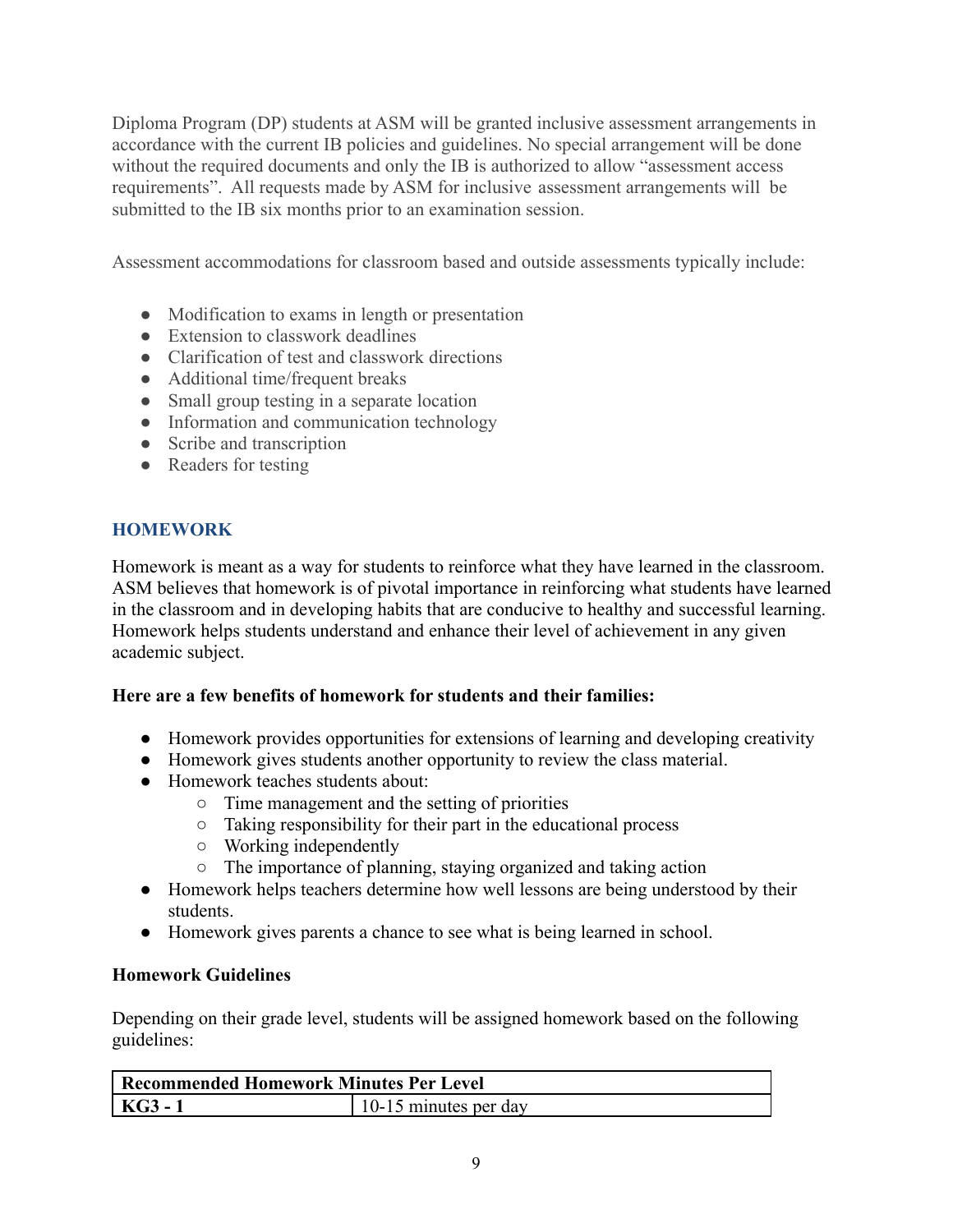| $\sqrt{Gra}$ Grades 2 – 3 | $120 - 30$ minutes per day |
|---------------------------|----------------------------|
| $\sqrt{6r}$ Grades 4 – 5  | $40 - 50$ minutes per day  |
| $\sqrt{6r}$ Grades $6-8$  | 60 - 90 minutes per day    |
| $\sqrt{Grades 9-12}$      | $90 - 180$ minutes per day |

No homework shall be assigned on weekends for Lower School students (except Independent Reading). This should be time for these young learners to "recharge their batteries" and be with their families.

At the Upper School level, students are expected to spend time reviewing information, reading, writing and completing projects. Each teacher will provide students and their parents with written information regarding her/his homework policy for each class. No assignments will be scheduled over religious holidays or over winter and spring holidays.

Teachers will communicate among themselves to avoid giving more than one major test on the same day. They will do the same for major papers and projects.

Assignments prepared outside the classroom should reflect the work of the student. When a student collaborates with fellow students or receives assistance from a parent, tutor or other source, it is the student's responsibility to disclose such assistance to the teacher. If the teacher discovers that a student has not disclosed such assistance, the matter may be referred to the appropriate Division Division Head as a breach of academic integrity.

## **FORMS OF ASSESSMENT**

**Initial/ Diagnostic assessment** usually takes place at the start and is used to identify the current learning needs in order to provide appropriate support.

**Formative assessment** is developmentally appropriate and is ongoing throughout the course. It is used to give feedback and support to the learner on progress to date and to inform the learner of action to take to maintain or improve performance.

**Summative assessment** takes place at the end of a course and counts towards a final assessment decision. It is used to measure how much learning has taken place. It is a judgment on whether the learner has achieved all or some of the learning outcomes for a given level.

## **TEACHER RESPONSIBILITIES REGARDING ASSESSMENT**

Teacher systematically gathers, analyzes, and uses all relevant data to measure student academic progress, guide instructional content and delivery methods, and provide timely feedback to both students and parents throughout the school year:

● Teacher works independently and collaboratively to analyze and interpret multiple sources of data to identify student learning needs, to guide planning and instruction, and to assess the effectiveness of instruction.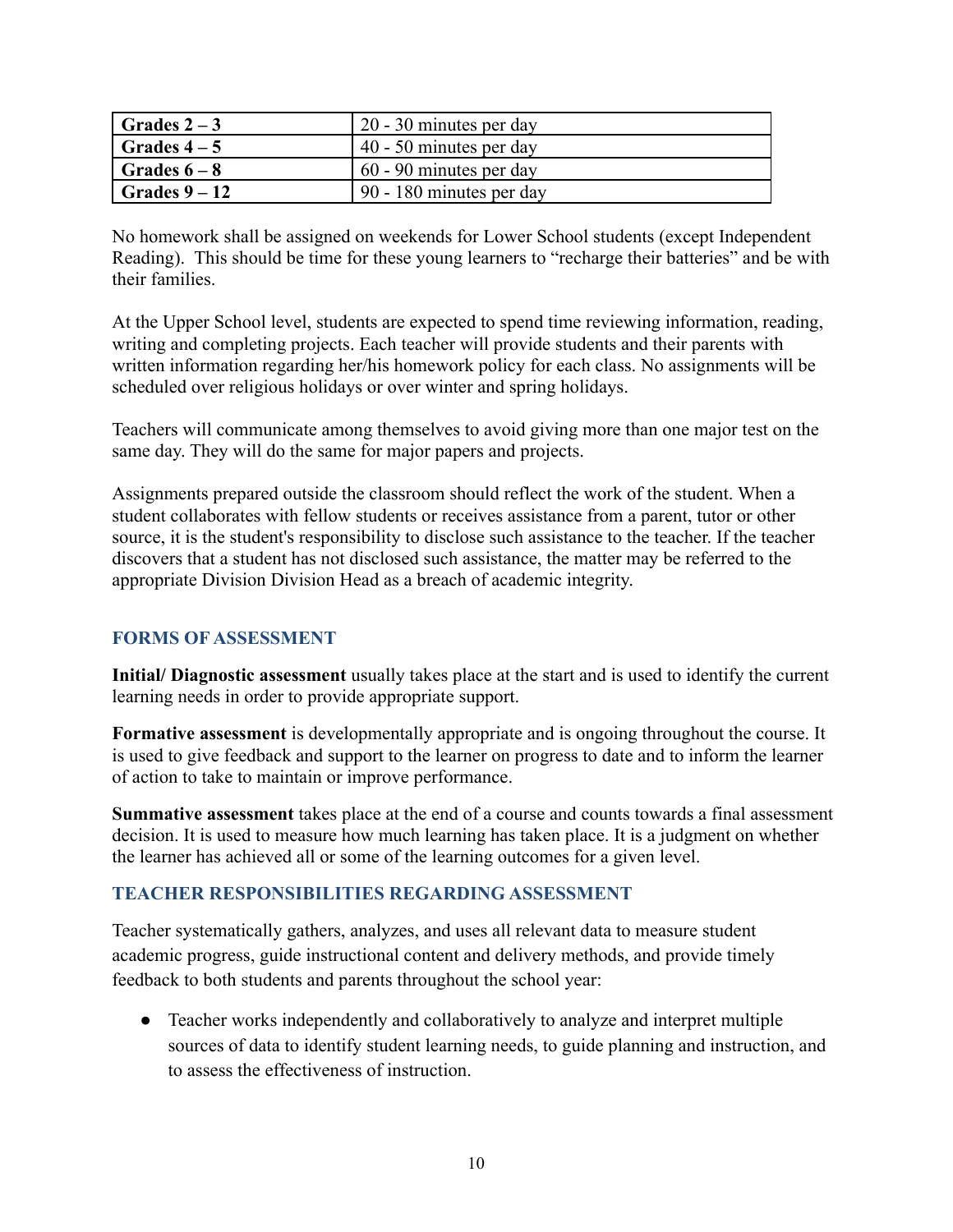- Teacher communicates specific performance expectations and uses a variety of assessment strategies to monitor and document student progress and provides meaningful feedback to students and parents.
- Teacher engages students in understanding, identifying, and assuming responsibility for quality work and provides them with timely, frequent, and effective feedback to guide their progress toward that work.
- Teacher sets measurable and appropriate goals for students based on baseline data and accepts responsibility for providing instruction that will enable students to achieve those goals.

# **ROLES & RESPONSIBILITIES**

As part of the school's onboarding process, all new teachers attend a week-long orientation at the beginning of the school year. Key policies such as our assessment policy are discussed at the beginning of the school year. New teachers will also be paired with a returning teacher for mentorship and support during the first few weeks of school.

Our assessment policy will be reviewed based on need. An academic council composed of administrators and department leaders will conduct the review and will approve any suggested or needed changes that comply with our assessment practice and philosophy.

ASM expects all faculty and staff to faithfully implement the School's assessment policy and to give feedback and take an active role in reviewing and improving our assessment practices.